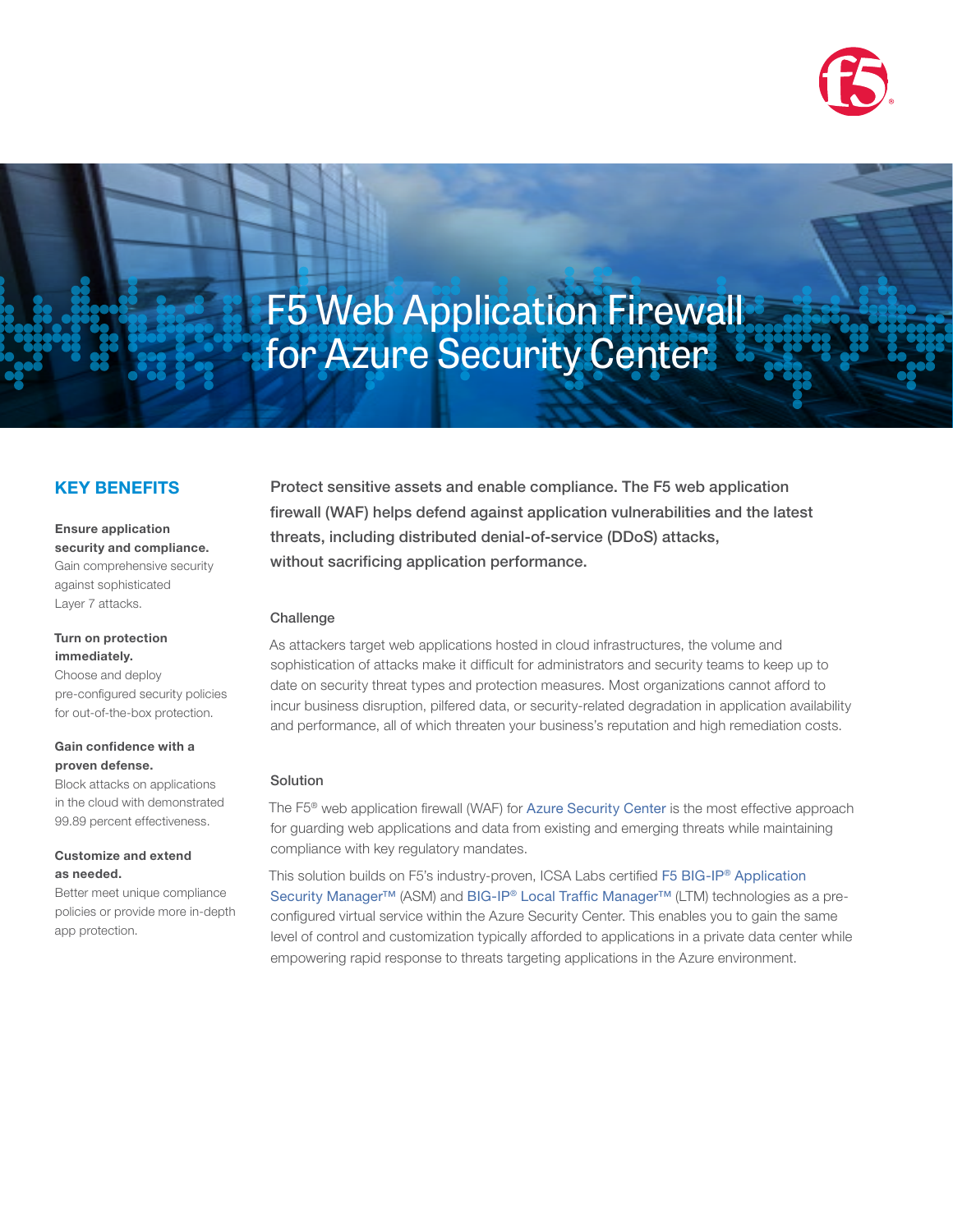#### Advanced layer 7 attack protections

The F5 WAF provides comprehensive layer 7 protection and is easily activated using three predefined protection levels to helps you effectively protect against existing and emerging application attacks, prevent costly data breaches, and maintain compliance with PCI-DSS requirements. BIG-IP ASM delivers the most comprehensive capabilities and unsurpassed protection, guarding against threats that include the OWASP Top 10, layer 7 DDoS attacks, site scraping, web injections, and common app vulnerabilities. In addition, the F5 WAF provides proactive bot defense and more accurate detection and mitigation for web scraping, brute force, CSRF, DoS-heavy URLs, and zero-day attacks. It can dynamically impose needed protections to prevent attacks from ever reaching your servers.

Easily deployable within Azure Security Center, the F5 WAF makes it possible to identify and stop sophisticated, complex threats with a higher level of security effectiveness than competing alternatives. Built on F5's leading application delivery technology, it delivers scalability, programmability, adaptability, and the best performance at an affordable cost.



Figure 1: Monitor the F5 WAF solution from the Azure Security Center dashboard.

#### Simple, pre-configured setup

The F5 web application firewall solution in Azure is pre-configured, making it fast and easy to set up. Simply determine your desired protection level to turn on protections immediately, without extensive security expertise. The F5 web application firewall is perfect for cloud-born apps in Azure, which may not be supported with dedicated security staff, or for developers who want to deploy instant protection without the trial and error sometimes required to set up a